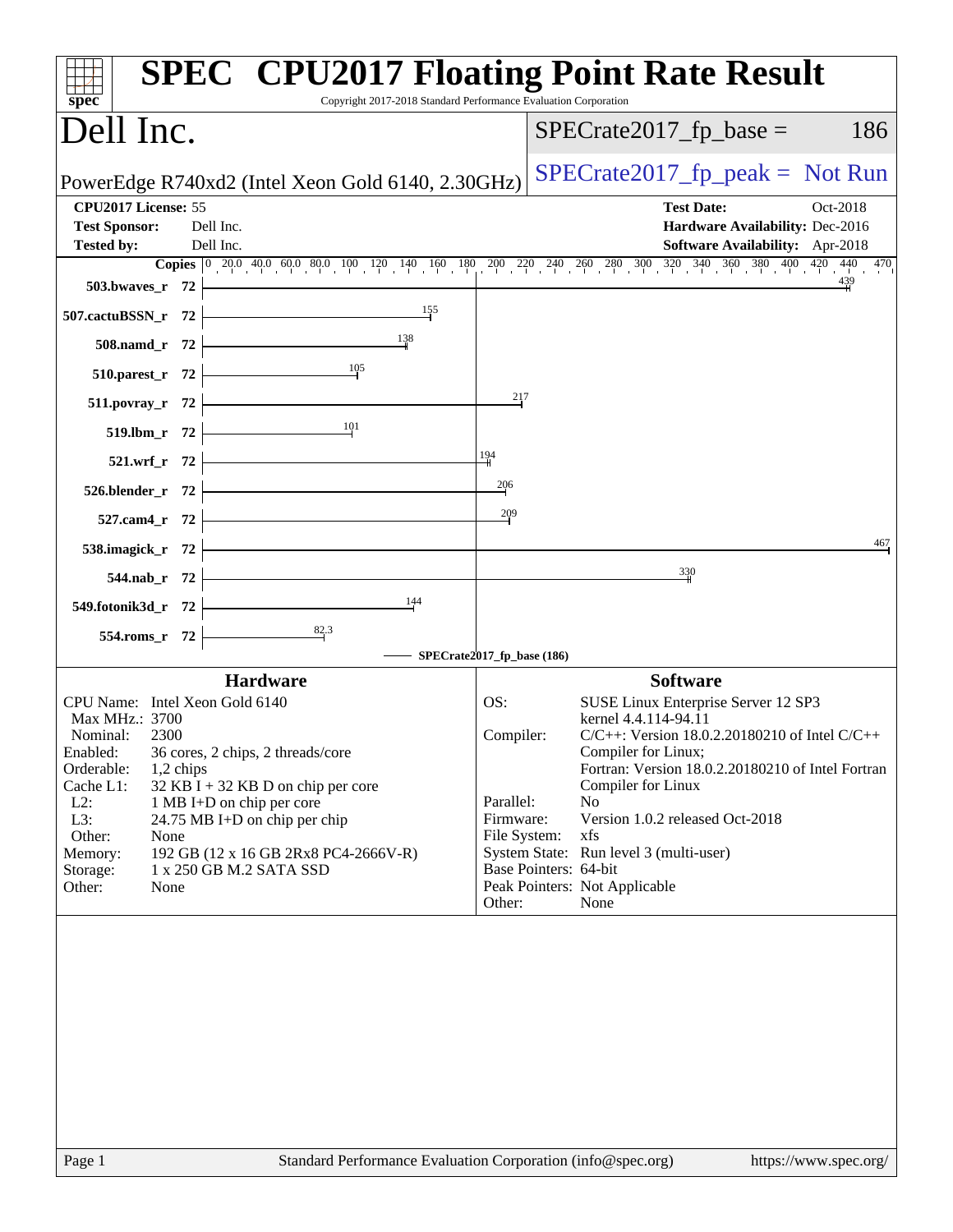| Spec                                                                                                                                                                                                                         |               |                |                |                |              | <b>SPEC CPU2017 Floating Point Rate Result</b><br>Copyright 2017-2018 Standard Performance Evaluation Corporation |       |                                 |                |                           |                |              |                                 |              |
|------------------------------------------------------------------------------------------------------------------------------------------------------------------------------------------------------------------------------|---------------|----------------|----------------|----------------|--------------|-------------------------------------------------------------------------------------------------------------------|-------|---------------------------------|----------------|---------------------------|----------------|--------------|---------------------------------|--------------|
| Dell Inc.                                                                                                                                                                                                                    |               |                |                |                |              |                                                                                                                   |       |                                 |                | $SPECrate2017_fp\_base =$ |                |              | 186                             |              |
| $SPECrate2017fr peak = Not Run$<br>PowerEdge R740xd2 (Intel Xeon Gold 6140, 2.30GHz)                                                                                                                                         |               |                |                |                |              |                                                                                                                   |       |                                 |                |                           |                |              |                                 |              |
| CPU2017 License: 55<br><b>Test Date:</b><br>Oct-2018                                                                                                                                                                         |               |                |                |                |              |                                                                                                                   |       |                                 |                |                           |                |              |                                 |              |
| <b>Test Sponsor:</b>                                                                                                                                                                                                         | Dell Inc.     |                |                |                |              |                                                                                                                   |       | Hardware Availability: Dec-2016 |                |                           |                |              |                                 |              |
| <b>Tested by:</b>                                                                                                                                                                                                            | Dell Inc.     |                |                |                |              |                                                                                                                   |       |                                 |                |                           |                |              | Software Availability: Apr-2018 |              |
| <b>Results Table</b>                                                                                                                                                                                                         |               |                |                |                |              |                                                                                                                   |       |                                 |                |                           |                |              |                                 |              |
|                                                                                                                                                                                                                              |               |                |                | <b>Base</b>    |              |                                                                                                                   |       |                                 |                |                           | <b>Peak</b>    |              |                                 |              |
| <b>Benchmark</b>                                                                                                                                                                                                             | <b>Copies</b> | <b>Seconds</b> | Ratio          | <b>Seconds</b> | <b>Ratio</b> | <b>Seconds</b>                                                                                                    | Ratio | <b>Copies</b>                   | <b>Seconds</b> | <b>Ratio</b>              | <b>Seconds</b> | <b>Ratio</b> | <b>Seconds</b>                  | <b>Ratio</b> |
| 503.bwaves_r                                                                                                                                                                                                                 | 72            | 1646           | 439            | 1639           | 441          |                                                                                                                   |       |                                 |                |                           |                |              |                                 |              |
| 507.cactuBSSN r                                                                                                                                                                                                              | 72            | 587            | 155            | 588            | 155          |                                                                                                                   |       |                                 |                |                           |                |              |                                 |              |
| $508$ .namd $r$                                                                                                                                                                                                              | 72            | 493            | 139            | 495            | 138          |                                                                                                                   |       |                                 |                |                           |                |              |                                 |              |
| 510.parest_r                                                                                                                                                                                                                 | 72            | 1787           | 105            | 1793           | 105          |                                                                                                                   |       |                                 |                |                           |                |              |                                 |              |
| 511.povray_r                                                                                                                                                                                                                 | 72            | 776            | 217            | 774            | 217          |                                                                                                                   |       |                                 |                |                           |                |              |                                 |              |
| 519.lbm r                                                                                                                                                                                                                    | 72            | 749            | 101            | 749            | 101          |                                                                                                                   |       |                                 |                |                           |                |              |                                 |              |
| 521.wrf r                                                                                                                                                                                                                    | 72            | 832            | 194            | 826            | 195          |                                                                                                                   |       |                                 |                |                           |                |              |                                 |              |
| 526.blender_r                                                                                                                                                                                                                | 72            | 532            | 206            | 532            | 206          |                                                                                                                   |       |                                 |                |                           |                |              |                                 |              |
| 527.cam4_r                                                                                                                                                                                                                   | 72            | 603            | 209            | 603            | 209          |                                                                                                                   |       |                                 |                |                           |                |              |                                 |              |
| 538.imagick_r                                                                                                                                                                                                                | 72            | 384            | 467            | 383            | 468          |                                                                                                                   |       |                                 |                |                           |                |              |                                 |              |
| 544.nab_r                                                                                                                                                                                                                    | 72            | 365            | 332            | 367            | 330          |                                                                                                                   |       |                                 |                |                           |                |              |                                 |              |
| 549.fotonik3d_r                                                                                                                                                                                                              | 72            | 1952           | 144            | 1951           | 144          |                                                                                                                   |       |                                 |                |                           |                |              |                                 |              |
| 554.roms r                                                                                                                                                                                                                   | 72            | 1388           | 82.4           | 1390           | 82.3         |                                                                                                                   |       |                                 |                |                           |                |              |                                 |              |
| $SPECrate2017_fp\_base =$                                                                                                                                                                                                    |               |                | 186            |                |              |                                                                                                                   |       |                                 |                |                           |                |              |                                 |              |
| $SPECrate2017_fp\_peak =$                                                                                                                                                                                                    |               |                | <b>Not Run</b> |                |              |                                                                                                                   |       |                                 |                |                           |                |              |                                 |              |
|                                                                                                                                                                                                                              |               |                |                |                |              | Results appear in the order in which they were run. Bold underlined text indicates a median measurement.          |       |                                 |                |                           |                |              |                                 |              |
| <b>Submit Notes</b>                                                                                                                                                                                                          |               |                |                |                |              |                                                                                                                   |       |                                 |                |                           |                |              |                                 |              |
| The numactl mechanism was used to bind copies to processors. The config file option 'submit'<br>was used to generate numactl commands to bind each copy to a specific processor.<br>For details, please see the config file. |               |                |                |                |              |                                                                                                                   |       |                                 |                |                           |                |              |                                 |              |
| ⌒<br>$\mathbf{A}$ and $\mathbf{A}$ and $\mathbf{A}$ and $\mathbf{A}$                                                                                                                                                         |               |                |                |                |              |                                                                                                                   |       |                                 |                |                           |                |              |                                 |              |

## **[Operating System Notes](http://www.spec.org/auto/cpu2017/Docs/result-fields.html#OperatingSystemNotes)**

Stack size set to unlimited using "ulimit -s unlimited"

## **[General Notes](http://www.spec.org/auto/cpu2017/Docs/result-fields.html#GeneralNotes)**

Environment variables set by runcpu before the start of the run: LD\_LIBRARY\_PATH = "/home/cpu2017/lib/ia32:/home/cpu2017/lib/intel64:/home/cpu2017/je5.0.1-32:/home/cpu2017/je5.0.1-64" Binaries compiled on a system with 1x Intel Core i7-4790 CPU + 32GB RAM memory using Redhat Enterprise Linux 7.4 Yes: The test sponsor attests, as of date of publication, that CVE-2017-5754 (Meltdown) is mitigated in the system as tested and documented. Yes: The test sponsor attests, as of date of publication, that CVE-2017-5753 (Spectre variant 1) is mitigated in the system as tested and documented. Yes: The test sponsor attests, as of date of publication, that CVE-2017-5715 (Spectre variant 2) is mitigated in the system as tested and documented. Transparent Huge Pages enabled by default Prior to runcpu invocation

**(Continued on next page)**

| Page 2<br>Standard Performance Evaluation Corporation (info@spec.org) | https://www.spec.org/ |
|-----------------------------------------------------------------------|-----------------------|
|-----------------------------------------------------------------------|-----------------------|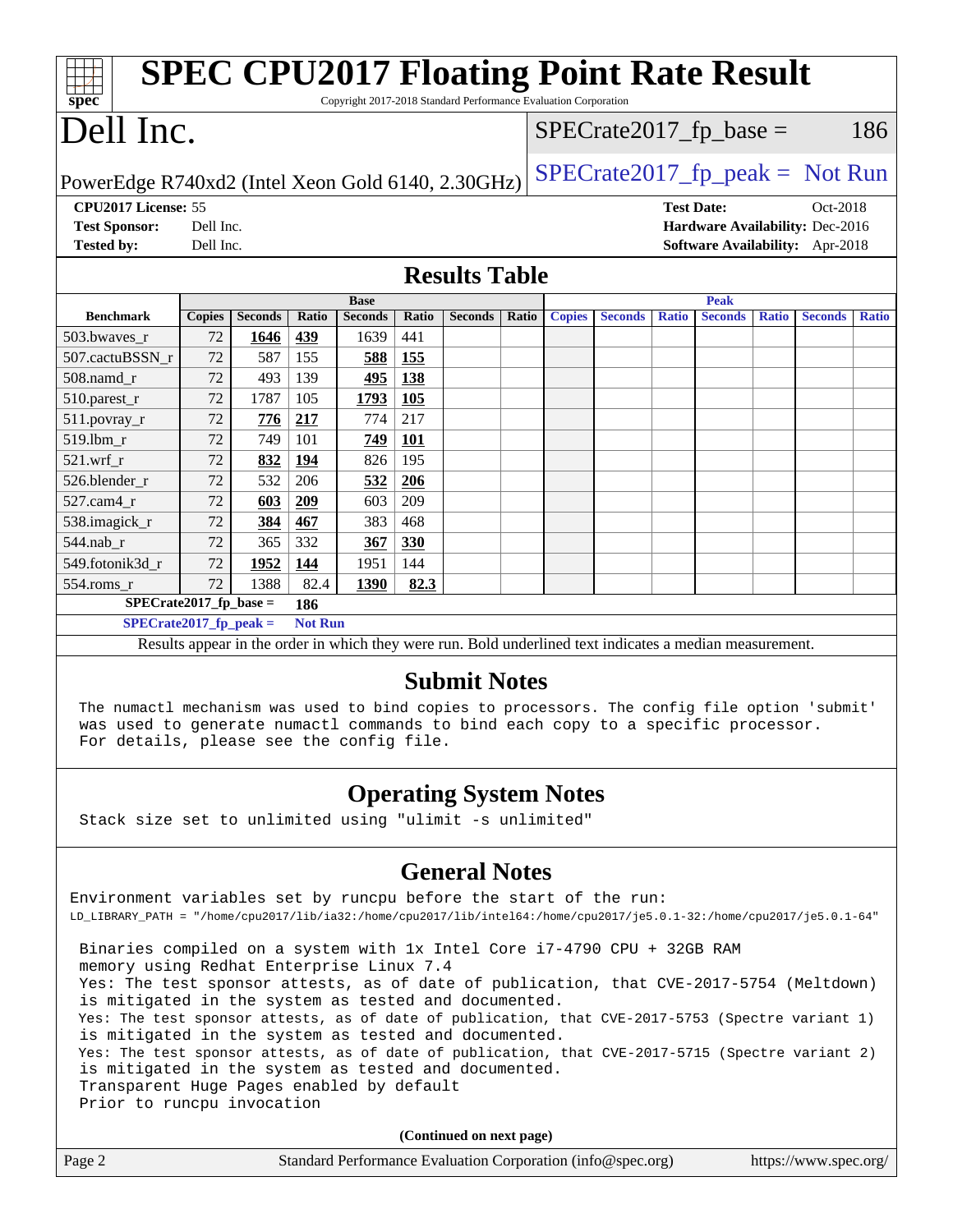| <b>SPEC CPU2017 Floating Point Rate Result</b><br>Copyright 2017-2018 Standard Performance Evaluation Corporation<br>$spec^*$                                                                                                                                                                                                                                                                                                                                                                                                                                                                                                                                                                                                                                                                                                                                                                                                                                                                                            |                                                                                                     |
|--------------------------------------------------------------------------------------------------------------------------------------------------------------------------------------------------------------------------------------------------------------------------------------------------------------------------------------------------------------------------------------------------------------------------------------------------------------------------------------------------------------------------------------------------------------------------------------------------------------------------------------------------------------------------------------------------------------------------------------------------------------------------------------------------------------------------------------------------------------------------------------------------------------------------------------------------------------------------------------------------------------------------|-----------------------------------------------------------------------------------------------------|
| Dell Inc.                                                                                                                                                                                                                                                                                                                                                                                                                                                                                                                                                                                                                                                                                                                                                                                                                                                                                                                                                                                                                | 186<br>$SPECrate2017_fp\_base =$                                                                    |
| PowerEdge R740xd2 (Intel Xeon Gold 6140, 2.30GHz)                                                                                                                                                                                                                                                                                                                                                                                                                                                                                                                                                                                                                                                                                                                                                                                                                                                                                                                                                                        | $SPECrate2017fr peak = Not Run$                                                                     |
| CPU2017 License: 55<br><b>Test Sponsor:</b><br>Dell Inc.<br><b>Tested by:</b><br>Dell Inc.                                                                                                                                                                                                                                                                                                                                                                                                                                                                                                                                                                                                                                                                                                                                                                                                                                                                                                                               | <b>Test Date:</b><br>Oct-2018<br>Hardware Availability: Dec-2016<br>Software Availability: Apr-2018 |
| <b>General Notes (Continued)</b>                                                                                                                                                                                                                                                                                                                                                                                                                                                                                                                                                                                                                                                                                                                                                                                                                                                                                                                                                                                         |                                                                                                     |
| Filesystem page cache synced and cleared with:<br>sync; echo 3><br>/proc/sys/vm/drop_caches<br>runcpu command invoked through numactl i.e.:<br>numactl --interleave=all runcpu <etc></etc>                                                                                                                                                                                                                                                                                                                                                                                                                                                                                                                                                                                                                                                                                                                                                                                                                               |                                                                                                     |
| <b>Platform Notes</b>                                                                                                                                                                                                                                                                                                                                                                                                                                                                                                                                                                                                                                                                                                                                                                                                                                                                                                                                                                                                    |                                                                                                     |
| BIOS settings:<br>Sub NUMA Cluster Enabled<br>Virtualization Technology Disabled<br>System Profile set to Custom<br>CPU Performance set to Maximum Performance<br>C States set to Autonomous<br>C1E Disabled<br>Uncore Frequency set to Dynamic<br>Energy Efficiency Policy set to Performance<br>Memory Patrol Scrub Disabled<br>Logical Processor Enabled<br>CPU Interconnect Bus Link Power Management Disabled<br>PCI ASPM L1 Link Power Management Disabled<br>Sysinfo program /home/cpu2017/bin/sysinfo<br>Rev: r5974 of 2018-05-19 9bcde8f2999c33d61f64985e45859ea9<br>running on linux-m8ku Wed Oct 24 18:48:01 2018<br>SUT (System Under Test) info as seen by some common utilities.<br>For more information on this section, see<br>https://www.spec.org/cpu2017/Docs/config.html#sysinfo<br>From /proc/cpuinfo<br>model name : Intel(R) Xeon(R) Gold 6140 CPU @ 2.30GHz<br>2 "physical id"s (chips)<br>72 "processors"<br>cores, siblings (Caution: counting these is hw and system dependent. The following |                                                                                                     |
| excerpts from /proc/cpuinfo might not be reliable. Use with caution.)<br>cpu cores : 18<br>siblings : 36<br>physical 0: cores 0 1 2 3 4 8 9 10 11 16 17 18 19 20 24 25 26 27<br>physical 1: cores 0 1 2 3 4 8 9 10 11 16 17 18 19 20 24 25 26 27                                                                                                                                                                                                                                                                                                                                                                                                                                                                                                                                                                                                                                                                                                                                                                         |                                                                                                     |
| From 1scpu:<br>Architecture:<br>x86 64<br>$CPU$ op-mode(s):<br>$32$ -bit, $64$ -bit<br>Byte Order:<br>Little Endian<br>CPU(s):<br>72<br>On-line $CPU(s)$ list:<br>$0 - 71$<br>Thread(s) per core:<br>2                                                                                                                                                                                                                                                                                                                                                                                                                                                                                                                                                                                                                                                                                                                                                                                                                   |                                                                                                     |
| (Continued on next page)                                                                                                                                                                                                                                                                                                                                                                                                                                                                                                                                                                                                                                                                                                                                                                                                                                                                                                                                                                                                 |                                                                                                     |
| Page 3<br>Standard Performance Evaluation Corporation (info@spec.org)                                                                                                                                                                                                                                                                                                                                                                                                                                                                                                                                                                                                                                                                                                                                                                                                                                                                                                                                                    | https://www.spec.org/                                                                               |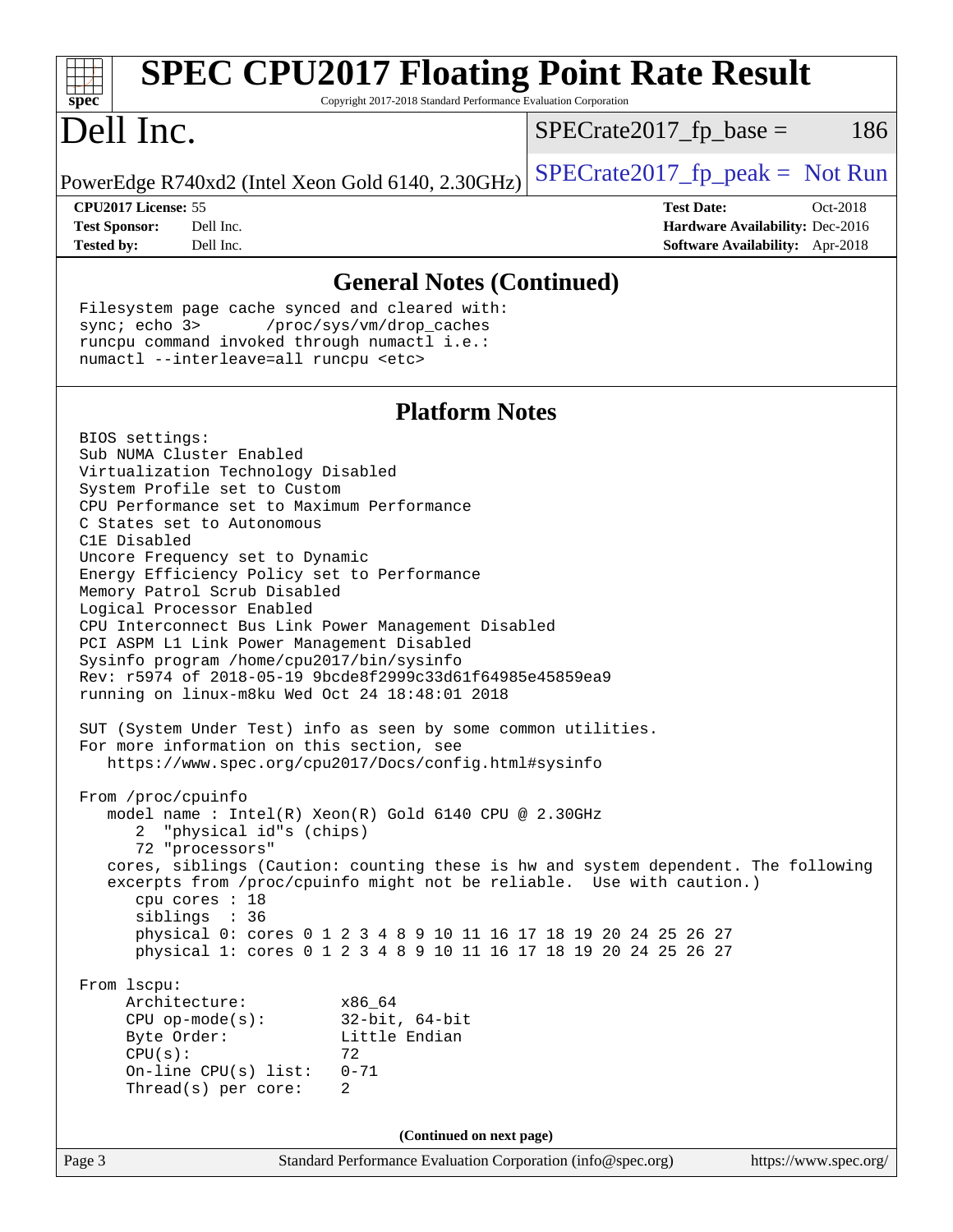| <b>SPEC CPU2017 Floating Point Rate Result</b><br>Copyright 2017-2018 Standard Performance Evaluation Corporation<br>spec <sup>®</sup>                                                                                                                                                                                                                                                                                                                                                                                                                                                                                                                                                                                                                                                                                                                                                                                                                                                                                                                                                                                                                                                                                        |                                                                                                                                                                                                                                                                                                                                                                                                              |
|-------------------------------------------------------------------------------------------------------------------------------------------------------------------------------------------------------------------------------------------------------------------------------------------------------------------------------------------------------------------------------------------------------------------------------------------------------------------------------------------------------------------------------------------------------------------------------------------------------------------------------------------------------------------------------------------------------------------------------------------------------------------------------------------------------------------------------------------------------------------------------------------------------------------------------------------------------------------------------------------------------------------------------------------------------------------------------------------------------------------------------------------------------------------------------------------------------------------------------|--------------------------------------------------------------------------------------------------------------------------------------------------------------------------------------------------------------------------------------------------------------------------------------------------------------------------------------------------------------------------------------------------------------|
| Dell Inc.                                                                                                                                                                                                                                                                                                                                                                                                                                                                                                                                                                                                                                                                                                                                                                                                                                                                                                                                                                                                                                                                                                                                                                                                                     | 186<br>$SPECrate2017_fp\_base =$                                                                                                                                                                                                                                                                                                                                                                             |
| PowerEdge R740xd2 (Intel Xeon Gold 6140, 2.30GHz)                                                                                                                                                                                                                                                                                                                                                                                                                                                                                                                                                                                                                                                                                                                                                                                                                                                                                                                                                                                                                                                                                                                                                                             | $SPECrate2017_fp\_peak = Not Run$                                                                                                                                                                                                                                                                                                                                                                            |
| CPU2017 License: 55<br><b>Test Sponsor:</b><br>Dell Inc.<br><b>Tested by:</b><br>Dell Inc.                                                                                                                                                                                                                                                                                                                                                                                                                                                                                                                                                                                                                                                                                                                                                                                                                                                                                                                                                                                                                                                                                                                                    | <b>Test Date:</b><br>Oct-2018<br>Hardware Availability: Dec-2016<br>Software Availability: Apr-2018                                                                                                                                                                                                                                                                                                          |
| <b>Platform Notes (Continued)</b>                                                                                                                                                                                                                                                                                                                                                                                                                                                                                                                                                                                                                                                                                                                                                                                                                                                                                                                                                                                                                                                                                                                                                                                             |                                                                                                                                                                                                                                                                                                                                                                                                              |
| 18<br>$Core(s)$ per socket:<br>$\overline{a}$<br>Socket(s):<br>4<br>NUMA $node(s)$ :<br>Vendor ID:<br>GenuineIntel<br>CPU family:<br>6<br>Model:<br>85<br>Model name:<br>Stepping:<br>4<br>CPU MHz:<br>2294.622<br>BogoMIPS:<br>4589.24<br>Virtualization:<br>VT-x<br>Lld cache:<br>32K<br>Lli cache:<br>32K<br>L2 cache:<br>1024K<br>L3 cache:<br>25344K<br>NUMA node0 CPU(s):<br>NUMA nodel CPU(s):<br>NUMA $node2$ $CPU(s)$ :<br>NUMA node3 CPU(s):<br>Flags:<br>pat pse36 clflush dts acpi mmx fxsr sse sse2 ss ht tm pbe syscall nx pdpe1gb rdtscp<br>lm constant_tsc art arch_perfmon pebs bts rep_good nopl xtopology nonstop_tsc<br>aperfmperf eagerfpu pni pclmulqdq dtes64 monitor ds_cpl vmx smx est tm2 ssse3 sdbg<br>fma cx16 xtpr pdcm pcid dca sse4_1 sse4_2 x2apic movbe popcnt tsc_deadline_timer aes<br>xsave avx f16c rdrand lahf_lm abm 3dnowprefetch ida arat epb invpcid_single pln pts<br>dtherm intel_pt rsb_ctxsw spec_ctrl retpoline kaiser tpr_shadow vnmi flexpriority<br>ept vpid fsgsbase tsc_adjust bmil hle avx2 smep bmi2 erms invpcid rtm cqm mpx<br>avx512f avx512dq rdseed adx smap clflushopt clwb avx512cd avx512bw avx512vl xsaveopt<br>xsavec xgetbv1 cqm_llc cqm_occup_llc pku ospke | $Intel(R)$ Xeon $(R)$ Gold 6140 CPU @ 2.30GHz<br>0, 4, 8, 12, 16, 20, 24, 28, 32, 36, 40, 44, 48, 52, 56, 60, 64, 68<br>1, 5, 9, 13, 17, 21, 25, 29, 33, 37, 41, 45, 49, 53, 57, 61, 65, 69<br>2, 6, 10, 14, 18, 22, 26, 30, 34, 38, 42, 46, 50, 54, 58, 62, 66, 70<br>3, 7, 11, 15, 19, 23, 27, 31, 35, 39, 43, 47, 51, 55, 59, 63, 67, 71<br>fpu vme de pse tsc msr pae mce cx8 apic sep mtrr pge mca cmov |
| /proc/cpuinfo cache data<br>cache size : 25344 KB                                                                                                                                                                                                                                                                                                                                                                                                                                                                                                                                                                                                                                                                                                                                                                                                                                                                                                                                                                                                                                                                                                                                                                             |                                                                                                                                                                                                                                                                                                                                                                                                              |
| From numactl --hardware WARNING: a numactl 'node' might or might not correspond to a<br>physical chip.<br>$available: 4 nodes (0-3)$<br>node 0 cpus: 0 4 8 12 16 20 24 28 32 36 40 44 48 52 56 60 64 68<br>node 0 size: 46907 MB<br>node 0 free: 46586 MB<br>node 1 cpus: 1 5 9 13 17 21 25 29 33 37 41 45 49 53 57 61 65 69<br>node 1 size: 48374 MB<br>node 1 free: 48167 MB<br>node 2 cpus: 2 6 10 14 18 22 26 30 34 38 42 46 50 54 58 62 66 70<br>node 2 size: 48374 MB<br>node 2 free: 48156 MB<br>node 3 cpus: 3 7 11 15 19 23 27 31 35 39 43 47 51 55 59 63 67 71<br>node 3 size: 48371 MB                                                                                                                                                                                                                                                                                                                                                                                                                                                                                                                                                                                                                             |                                                                                                                                                                                                                                                                                                                                                                                                              |
| (Continued on next page)<br>Standard Performance Evaluation Corporation (info@spec.org)<br>Page 4                                                                                                                                                                                                                                                                                                                                                                                                                                                                                                                                                                                                                                                                                                                                                                                                                                                                                                                                                                                                                                                                                                                             | https://www.spec.org/                                                                                                                                                                                                                                                                                                                                                                                        |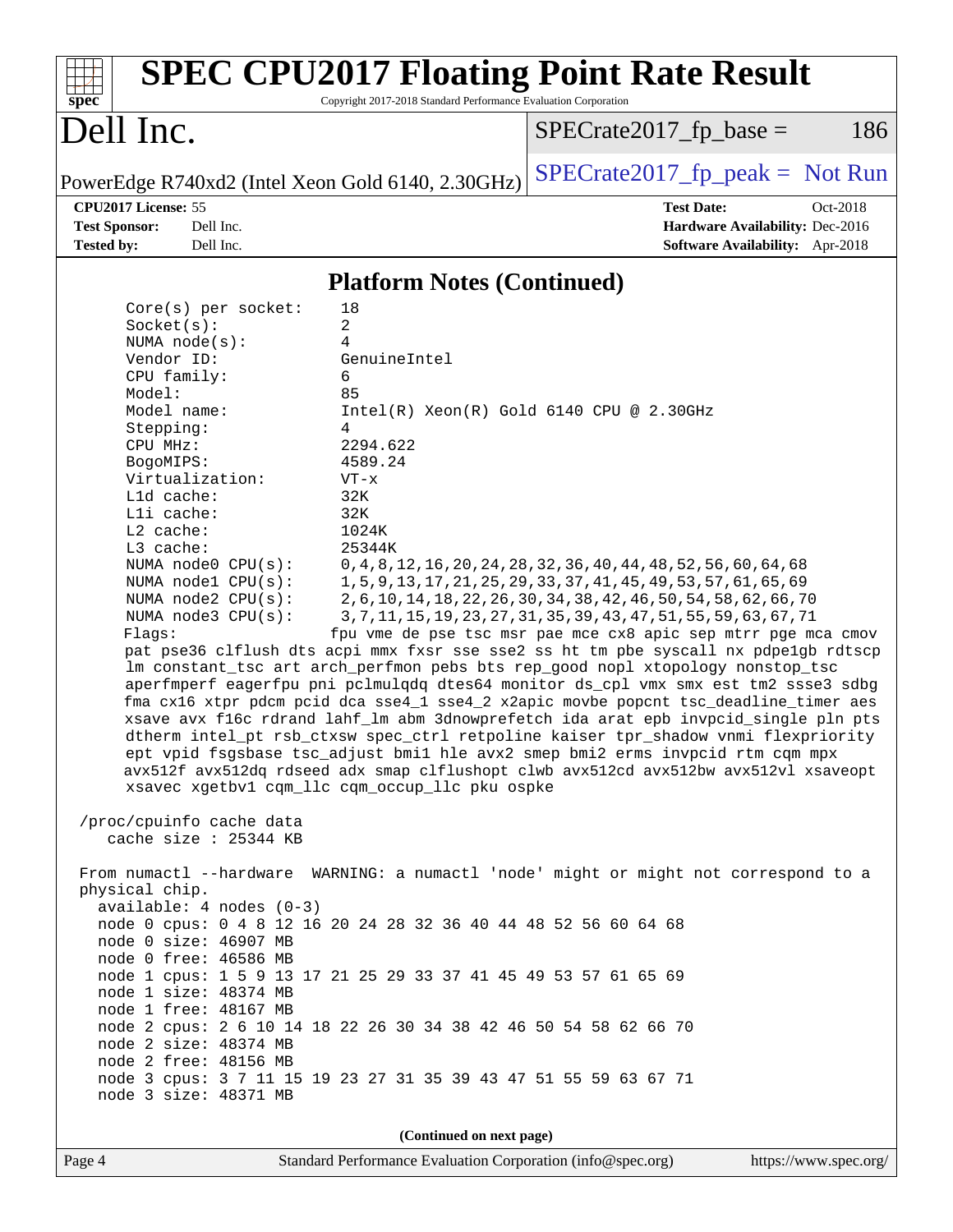| <b>SPEC CPU2017 Floating Point Rate Result</b><br>Copyright 2017-2018 Standard Performance Evaluation Corporation<br>$spec^*$                                                                                                                                                                                                                                                                                                                                                                                                                                                                                                                                                                                                                                                                                                                               |                                                                                                            |
|-------------------------------------------------------------------------------------------------------------------------------------------------------------------------------------------------------------------------------------------------------------------------------------------------------------------------------------------------------------------------------------------------------------------------------------------------------------------------------------------------------------------------------------------------------------------------------------------------------------------------------------------------------------------------------------------------------------------------------------------------------------------------------------------------------------------------------------------------------------|------------------------------------------------------------------------------------------------------------|
| Dell Inc.                                                                                                                                                                                                                                                                                                                                                                                                                                                                                                                                                                                                                                                                                                                                                                                                                                                   | $SPECrate2017_fp\_base =$<br>186                                                                           |
| PowerEdge R740xd2 (Intel Xeon Gold 6140, 2.30GHz)                                                                                                                                                                                                                                                                                                                                                                                                                                                                                                                                                                                                                                                                                                                                                                                                           | $SPECrate2017_fp\_peak = Not Run$                                                                          |
| CPU2017 License: 55<br><b>Test Sponsor:</b><br>Dell Inc.<br><b>Tested by:</b><br>Dell Inc.                                                                                                                                                                                                                                                                                                                                                                                                                                                                                                                                                                                                                                                                                                                                                                  | <b>Test Date:</b><br>Oct-2018<br>Hardware Availability: Dec-2016<br><b>Software Availability:</b> Apr-2018 |
| <b>Platform Notes (Continued)</b>                                                                                                                                                                                                                                                                                                                                                                                                                                                                                                                                                                                                                                                                                                                                                                                                                           |                                                                                                            |
| node 3 free: 48171 MB<br>node distances:<br>$\mathbf 0$<br>$\mathbf{1}$<br>2<br>node<br>3<br>0:<br>10<br>21 11 21<br>1:<br>21<br>10<br>21<br>- 11<br>2:<br>10<br>21<br>11<br>21<br>11<br>10<br>3:<br>21<br>21<br>From /proc/meminfo<br>MemTotal:<br>196636844 kB<br>HugePages_Total:<br>0<br>Hugepagesize:<br>2048 kB<br>/usr/bin/lsb_release -d<br>SUSE Linux Enterprise Server 12 SP3<br>From /etc/*release* /etc/*version*<br>SuSE-release:<br>SUSE Linux Enterprise Server 12 (x86_64)<br>$VERSION = 12$<br>PATCHLEVEL = 3<br># This file is deprecated and will be removed in a future service pack or release.<br># Please check /etc/os-release for details about this release.<br>os-release:<br>NAME="SLES"<br>VERSION="12-SP3"<br>VERSION ID="12.3"<br>PRETTY_NAME="SUSE Linux Enterprise Server 12 SP3"<br>ID="sles"<br>$ANSI$ _COLOR=" $0:32$ " |                                                                                                            |
| CPE_NAME="cpe:/o:suse:sles:12:sp3"<br>uname $-a$ :                                                                                                                                                                                                                                                                                                                                                                                                                                                                                                                                                                                                                                                                                                                                                                                                          |                                                                                                            |
| Linux linux-m8ku 4.4.114-94.11-default #1 SMP Thu Feb 1 19:28:26 UTC 2018 (4309ff9)<br>x86_64 x86_64 x86_64 GNU/Linux                                                                                                                                                                                                                                                                                                                                                                                                                                                                                                                                                                                                                                                                                                                                       |                                                                                                            |
| Kernel self-reported vulnerability status:                                                                                                                                                                                                                                                                                                                                                                                                                                                                                                                                                                                                                                                                                                                                                                                                                  |                                                                                                            |
| CVE-2017-5754 (Meltdown):<br>Mitigation: PTI<br>CVE-2017-5753 (Spectre variant 1): Mitigation: Barriers<br>CVE-2017-5715 (Spectre variant 2): Mitigation: IBRS+IBPB                                                                                                                                                                                                                                                                                                                                                                                                                                                                                                                                                                                                                                                                                         |                                                                                                            |
| run-level 3 Oct 24 15:12 last=5                                                                                                                                                                                                                                                                                                                                                                                                                                                                                                                                                                                                                                                                                                                                                                                                                             |                                                                                                            |
| SPEC is set to: /home/cpu2017<br>Filesystem Type Size Used Avail Use% Mounted on<br>/dev/sdab4<br>xfs<br>182G  4.0G  178G<br>3% /home                                                                                                                                                                                                                                                                                                                                                                                                                                                                                                                                                                                                                                                                                                                       |                                                                                                            |
| (Continued on next page)                                                                                                                                                                                                                                                                                                                                                                                                                                                                                                                                                                                                                                                                                                                                                                                                                                    |                                                                                                            |
| Standard Performance Evaluation Corporation (info@spec.org)<br>Page 5                                                                                                                                                                                                                                                                                                                                                                                                                                                                                                                                                                                                                                                                                                                                                                                       | https://www.spec.org/                                                                                      |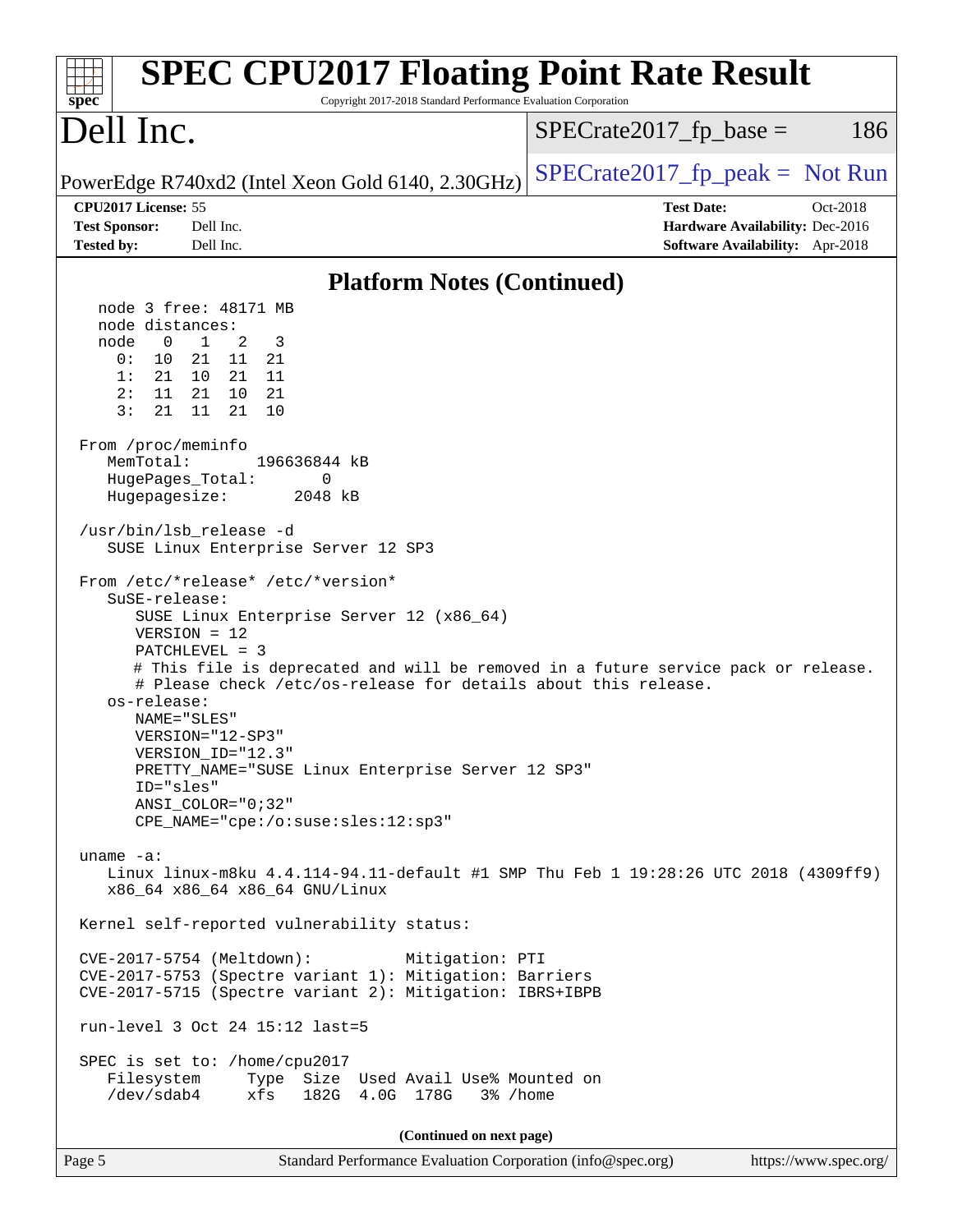| <b>SPEC CPU2017 Floating Point Rate Result</b><br>Spec<br>Copyright 2017-2018 Standard Performance Evaluation Corporation                                                                                                                                                                                                                                                                                                                                                                                                     |                                                                         |  |  |  |
|-------------------------------------------------------------------------------------------------------------------------------------------------------------------------------------------------------------------------------------------------------------------------------------------------------------------------------------------------------------------------------------------------------------------------------------------------------------------------------------------------------------------------------|-------------------------------------------------------------------------|--|--|--|
| Dell Inc.                                                                                                                                                                                                                                                                                                                                                                                                                                                                                                                     | $SPECrate2017_fp\_base =$<br>186                                        |  |  |  |
| PowerEdge R740xd2 (Intel Xeon Gold 6140, 2.30GHz)                                                                                                                                                                                                                                                                                                                                                                                                                                                                             | $SPECTate2017_fp\_peak = Not Run$                                       |  |  |  |
| CPU <sub>2017</sub> License: 55<br>Dell Inc.<br><b>Test Sponsor:</b>                                                                                                                                                                                                                                                                                                                                                                                                                                                          | <b>Test Date:</b><br>Oct-2018<br><b>Hardware Availability: Dec-2016</b> |  |  |  |
| <b>Tested by:</b><br>Dell Inc.                                                                                                                                                                                                                                                                                                                                                                                                                                                                                                | Software Availability: Apr-2018                                         |  |  |  |
| <b>Platform Notes (Continued)</b>                                                                                                                                                                                                                                                                                                                                                                                                                                                                                             |                                                                         |  |  |  |
| Additional information from dmidecode follows. WARNING: Use caution when you interpret<br>this section. The 'dmidecode' program reads system data which is "intended to allow<br>hardware to be accurately determined", but the intent may not be met, as there are<br>frequent changes to hardware, firmware, and the "DMTF SMBIOS" standard.<br>BIOS Dell Inc. 1.0.2 10/19/2018<br>Memory:<br>12x 002C04B3002C 18ASF2G72PDZ-2G6E1 16 GB 2 rank 2666<br>4x Not Specified Not Specified<br>(End of data from sysinfo program) |                                                                         |  |  |  |
|                                                                                                                                                                                                                                                                                                                                                                                                                                                                                                                               |                                                                         |  |  |  |
| <b>Compiler Version Notes</b>                                                                                                                                                                                                                                                                                                                                                                                                                                                                                                 |                                                                         |  |  |  |
| CC.                                                                                                                                                                                                                                                                                                                                                                                                                                                                                                                           |                                                                         |  |  |  |
| icc (ICC) 18.0.2 20180210<br>Copyright (C) 1985-2018 Intel Corporation. All rights reserved.                                                                                                                                                                                                                                                                                                                                                                                                                                  |                                                                         |  |  |  |
| CXXC 508.namd_r(base) 510.parest_r(base)                                                                                                                                                                                                                                                                                                                                                                                                                                                                                      |                                                                         |  |  |  |
| icpc (ICC) 18.0.2 20180210<br>Copyright (C) 1985-2018 Intel Corporation. All rights reserved.                                                                                                                                                                                                                                                                                                                                                                                                                                 |                                                                         |  |  |  |
| CC 511.povray_r(base) 526.blender_r(base)                                                                                                                                                                                                                                                                                                                                                                                                                                                                                     |                                                                         |  |  |  |
| icpc (ICC) 18.0.2 20180210<br>Copyright (C) 1985-2018 Intel Corporation. All rights reserved.<br>icc (ICC) 18.0.2 20180210<br>Copyright (C) 1985-2018 Intel Corporation. All rights reserved.                                                                                                                                                                                                                                                                                                                                 |                                                                         |  |  |  |
|                                                                                                                                                                                                                                                                                                                                                                                                                                                                                                                               |                                                                         |  |  |  |
| 507.cactuBSSN_r(base)<br>FC.                                                                                                                                                                                                                                                                                                                                                                                                                                                                                                  |                                                                         |  |  |  |
| icpc (ICC) 18.0.2 20180210<br>Copyright (C) 1985-2018 Intel Corporation. All rights reserved.<br>icc (ICC) 18.0.2 20180210                                                                                                                                                                                                                                                                                                                                                                                                    |                                                                         |  |  |  |
| Copyright (C) 1985-2018 Intel Corporation. All rights reserved.<br>ifort (IFORT) 18.0.2 20180210<br>Copyright (C) 1985-2018 Intel Corporation. All rights reserved.                                                                                                                                                                                                                                                                                                                                                           |                                                                         |  |  |  |
| (Continued on next page)                                                                                                                                                                                                                                                                                                                                                                                                                                                                                                      |                                                                         |  |  |  |
| Page 6<br>Standard Performance Evaluation Corporation (info@spec.org)                                                                                                                                                                                                                                                                                                                                                                                                                                                         | https://www.spec.org/                                                   |  |  |  |

 $\overline{\phantom{a}}$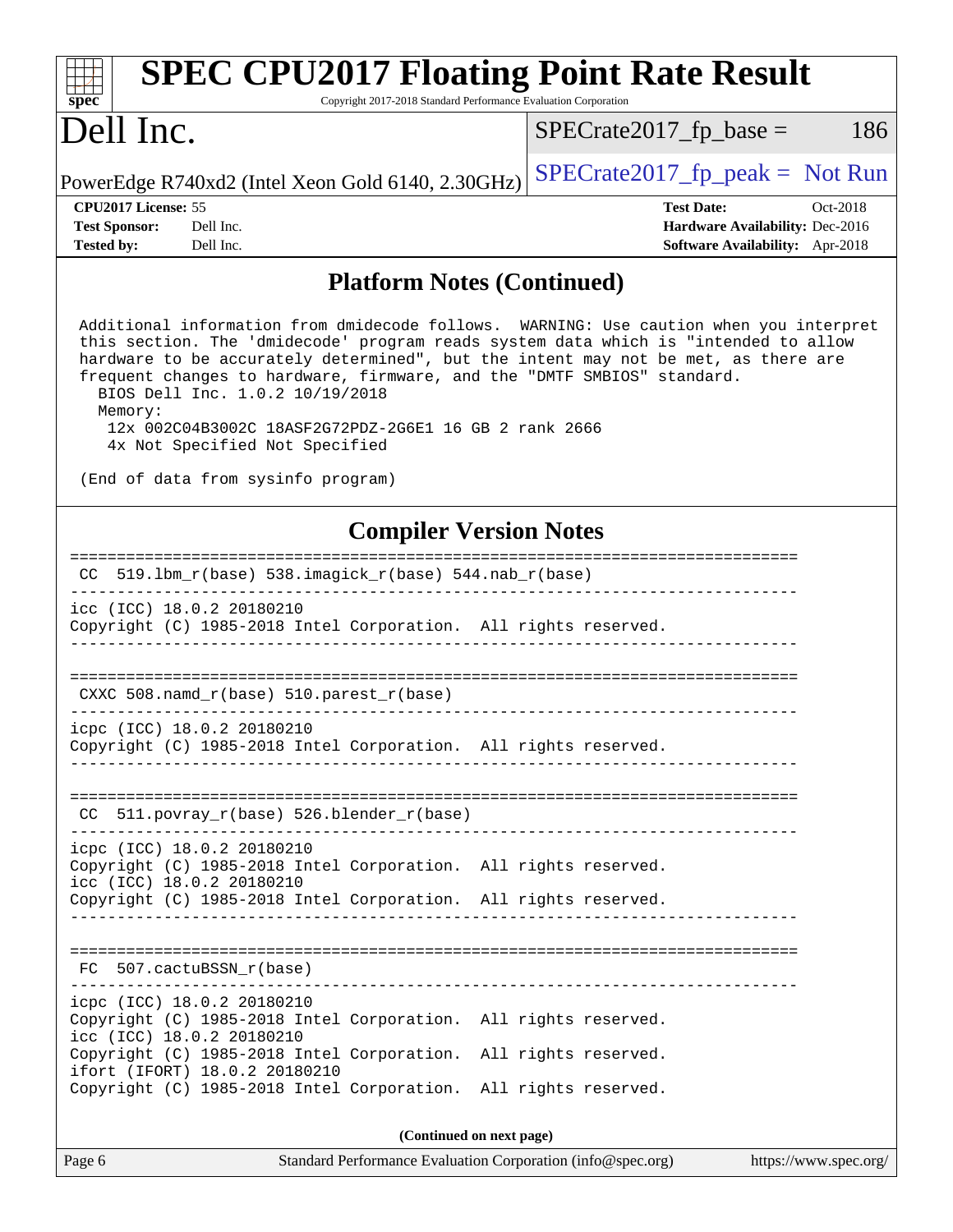| <b>SPEC CPU2017 Floating Point Rate Result</b><br>spec <sup>®</sup><br>Copyright 2017-2018 Standard Performance Evaluation Corporation |                                                                    |  |  |  |  |
|----------------------------------------------------------------------------------------------------------------------------------------|--------------------------------------------------------------------|--|--|--|--|
| Dell Inc.                                                                                                                              | 186<br>$SPECrate2017_fp\_base =$                                   |  |  |  |  |
| PowerEdge R740xd2 (Intel Xeon Gold 6140, 2.30GHz)                                                                                      | $SPECTate2017_fp\_peak = Not Run$                                  |  |  |  |  |
| CPU2017 License: 55                                                                                                                    | <b>Test Date:</b><br>Oct-2018                                      |  |  |  |  |
| <b>Test Sponsor:</b><br>Dell Inc.<br><b>Tested by:</b><br>Dell Inc.                                                                    | Hardware Availability: Dec-2016<br>Software Availability: Apr-2018 |  |  |  |  |
| <b>Compiler Version Notes (Continued)</b>                                                                                              |                                                                    |  |  |  |  |
| $503.bwaves_r(base) 549.fotonik3d_r(base) 554.roms_r(base)$<br>FC.                                                                     |                                                                    |  |  |  |  |
| ifort (IFORT) 18.0.2 20180210<br>Copyright (C) 1985-2018 Intel Corporation. All rights reserved.                                       |                                                                    |  |  |  |  |
| 521.wrf_r(base) 527.cam4_r(base)<br>CC.                                                                                                |                                                                    |  |  |  |  |
| ifort (IFORT) 18.0.2 20180210<br>Copyright (C) 1985-2018 Intel Corporation. All rights reserved.<br>icc (ICC) 18.0.2 20180210          |                                                                    |  |  |  |  |
| Copyright (C) 1985-2018 Intel Corporation. All rights reserved.                                                                        |                                                                    |  |  |  |  |
| <b>Base Compiler Invocation</b><br>C benchmarks:                                                                                       |                                                                    |  |  |  |  |

[icc -m64 -std=c11](http://www.spec.org/cpu2017/results/res2018q4/cpu2017-20181112-09534.flags.html#user_CCbase_intel_icc_64bit_c11_33ee0cdaae7deeeab2a9725423ba97205ce30f63b9926c2519791662299b76a0318f32ddfffdc46587804de3178b4f9328c46fa7c2b0cd779d7a61945c91cd35)

[C++ benchmarks:](http://www.spec.org/auto/cpu2017/Docs/result-fields.html#CXXbenchmarks) [icpc -m64](http://www.spec.org/cpu2017/results/res2018q4/cpu2017-20181112-09534.flags.html#user_CXXbase_intel_icpc_64bit_4ecb2543ae3f1412ef961e0650ca070fec7b7afdcd6ed48761b84423119d1bf6bdf5cad15b44d48e7256388bc77273b966e5eb805aefd121eb22e9299b2ec9d9)

[Fortran benchmarks](http://www.spec.org/auto/cpu2017/Docs/result-fields.html#Fortranbenchmarks): [ifort -m64](http://www.spec.org/cpu2017/results/res2018q4/cpu2017-20181112-09534.flags.html#user_FCbase_intel_ifort_64bit_24f2bb282fbaeffd6157abe4f878425411749daecae9a33200eee2bee2fe76f3b89351d69a8130dd5949958ce389cf37ff59a95e7a40d588e8d3a57e0c3fd751)

[Benchmarks using both Fortran and C](http://www.spec.org/auto/cpu2017/Docs/result-fields.html#BenchmarksusingbothFortranandC): [ifort -m64](http://www.spec.org/cpu2017/results/res2018q4/cpu2017-20181112-09534.flags.html#user_CC_FCbase_intel_ifort_64bit_24f2bb282fbaeffd6157abe4f878425411749daecae9a33200eee2bee2fe76f3b89351d69a8130dd5949958ce389cf37ff59a95e7a40d588e8d3a57e0c3fd751) [icc -m64 -std=c11](http://www.spec.org/cpu2017/results/res2018q4/cpu2017-20181112-09534.flags.html#user_CC_FCbase_intel_icc_64bit_c11_33ee0cdaae7deeeab2a9725423ba97205ce30f63b9926c2519791662299b76a0318f32ddfffdc46587804de3178b4f9328c46fa7c2b0cd779d7a61945c91cd35)

[Benchmarks using both C and C++](http://www.spec.org/auto/cpu2017/Docs/result-fields.html#BenchmarksusingbothCandCXX): [icpc -m64](http://www.spec.org/cpu2017/results/res2018q4/cpu2017-20181112-09534.flags.html#user_CC_CXXbase_intel_icpc_64bit_4ecb2543ae3f1412ef961e0650ca070fec7b7afdcd6ed48761b84423119d1bf6bdf5cad15b44d48e7256388bc77273b966e5eb805aefd121eb22e9299b2ec9d9) [icc -m64 -std=c11](http://www.spec.org/cpu2017/results/res2018q4/cpu2017-20181112-09534.flags.html#user_CC_CXXbase_intel_icc_64bit_c11_33ee0cdaae7deeeab2a9725423ba97205ce30f63b9926c2519791662299b76a0318f32ddfffdc46587804de3178b4f9328c46fa7c2b0cd779d7a61945c91cd35)

[Benchmarks using Fortran, C, and C++:](http://www.spec.org/auto/cpu2017/Docs/result-fields.html#BenchmarksusingFortranCandCXX) [icpc -m64](http://www.spec.org/cpu2017/results/res2018q4/cpu2017-20181112-09534.flags.html#user_CC_CXX_FCbase_intel_icpc_64bit_4ecb2543ae3f1412ef961e0650ca070fec7b7afdcd6ed48761b84423119d1bf6bdf5cad15b44d48e7256388bc77273b966e5eb805aefd121eb22e9299b2ec9d9) [icc -m64 -std=c11](http://www.spec.org/cpu2017/results/res2018q4/cpu2017-20181112-09534.flags.html#user_CC_CXX_FCbase_intel_icc_64bit_c11_33ee0cdaae7deeeab2a9725423ba97205ce30f63b9926c2519791662299b76a0318f32ddfffdc46587804de3178b4f9328c46fa7c2b0cd779d7a61945c91cd35) [ifort -m64](http://www.spec.org/cpu2017/results/res2018q4/cpu2017-20181112-09534.flags.html#user_CC_CXX_FCbase_intel_ifort_64bit_24f2bb282fbaeffd6157abe4f878425411749daecae9a33200eee2bee2fe76f3b89351d69a8130dd5949958ce389cf37ff59a95e7a40d588e8d3a57e0c3fd751)

## **[Base Portability Flags](http://www.spec.org/auto/cpu2017/Docs/result-fields.html#BasePortabilityFlags)**

 503.bwaves\_r: [-DSPEC\\_LP64](http://www.spec.org/cpu2017/results/res2018q4/cpu2017-20181112-09534.flags.html#suite_basePORTABILITY503_bwaves_r_DSPEC_LP64) 507.cactuBSSN\_r: [-DSPEC\\_LP64](http://www.spec.org/cpu2017/results/res2018q4/cpu2017-20181112-09534.flags.html#suite_basePORTABILITY507_cactuBSSN_r_DSPEC_LP64) 508.namd\_r: [-DSPEC\\_LP64](http://www.spec.org/cpu2017/results/res2018q4/cpu2017-20181112-09534.flags.html#suite_basePORTABILITY508_namd_r_DSPEC_LP64)

**(Continued on next page)**

Page 7 Standard Performance Evaluation Corporation [\(info@spec.org\)](mailto:info@spec.org) <https://www.spec.org/>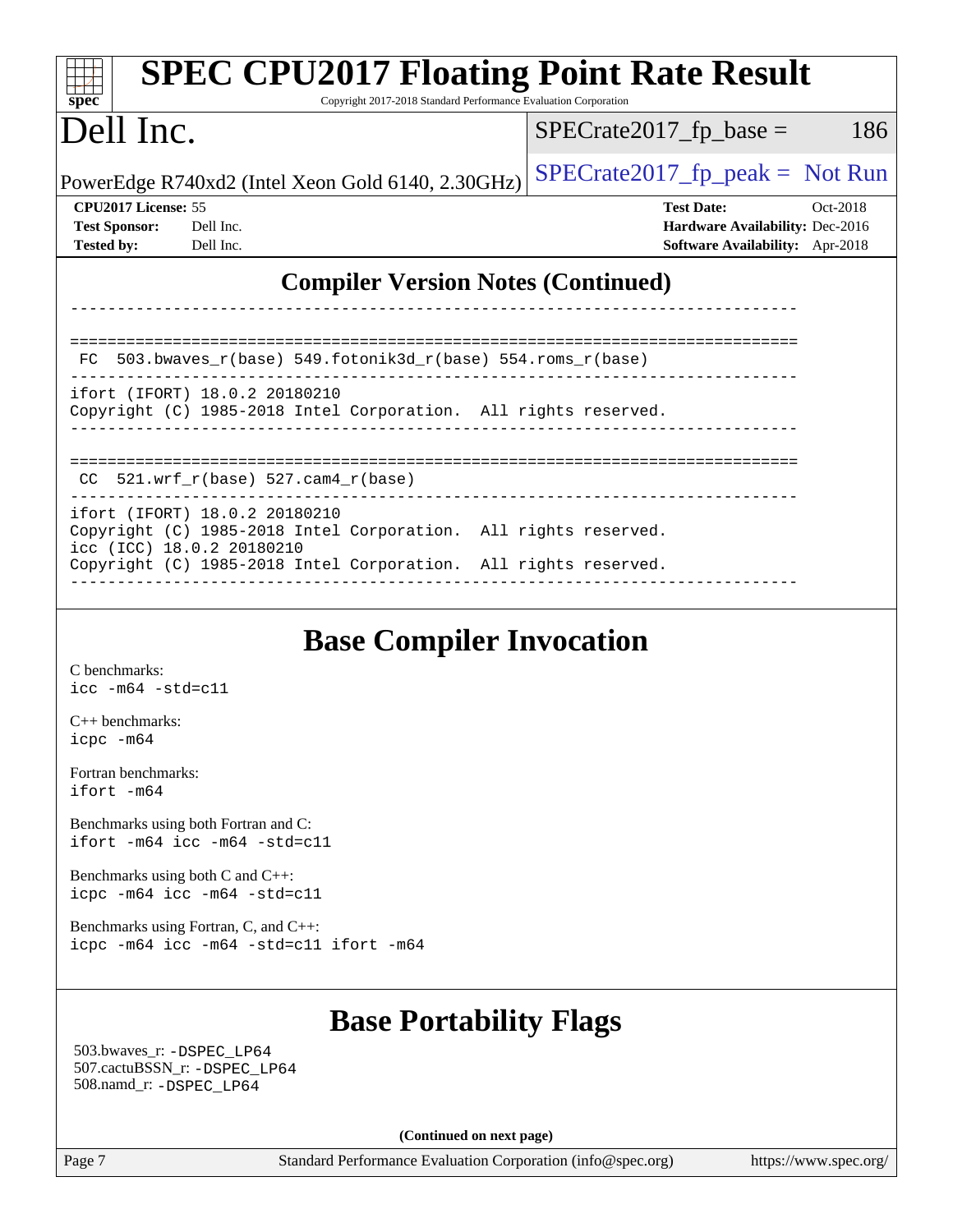## **[SPEC CPU2017 Floating Point Rate Result](http://www.spec.org/auto/cpu2017/Docs/result-fields.html#SPECCPU2017FloatingPointRateResult)**  $\pm$   $\prime$ **[spec](http://www.spec.org/)** Copyright 2017-2018 Standard Performance Evaluation Corporation Dell Inc.  $SPECTate2017<sub>fr</sub> base = 186$ PowerEdge R740xd2 (Intel Xeon Gold 6140, 2.30GHz)  $\left|$  [SPECrate2017\\_fp\\_peak =](http://www.spec.org/auto/cpu2017/Docs/result-fields.html#SPECrate2017fppeak) Not Run **[CPU2017 License:](http://www.spec.org/auto/cpu2017/Docs/result-fields.html#CPU2017License)** 55 **[Test Date:](http://www.spec.org/auto/cpu2017/Docs/result-fields.html#TestDate)** Oct-2018 **[Test Sponsor:](http://www.spec.org/auto/cpu2017/Docs/result-fields.html#TestSponsor)** Dell Inc. **[Hardware Availability:](http://www.spec.org/auto/cpu2017/Docs/result-fields.html#HardwareAvailability)** Dec-2016 **[Tested by:](http://www.spec.org/auto/cpu2017/Docs/result-fields.html#Testedby)** Dell Inc. **[Software Availability:](http://www.spec.org/auto/cpu2017/Docs/result-fields.html#SoftwareAvailability)** Apr-2018 **[Base Portability Flags \(Continued\)](http://www.spec.org/auto/cpu2017/Docs/result-fields.html#BasePortabilityFlags)** 510.parest\_r: [-DSPEC\\_LP64](http://www.spec.org/cpu2017/results/res2018q4/cpu2017-20181112-09534.flags.html#suite_basePORTABILITY510_parest_r_DSPEC_LP64) 511.povray\_r: [-DSPEC\\_LP64](http://www.spec.org/cpu2017/results/res2018q4/cpu2017-20181112-09534.flags.html#suite_basePORTABILITY511_povray_r_DSPEC_LP64) 519.lbm\_r: [-DSPEC\\_LP64](http://www.spec.org/cpu2017/results/res2018q4/cpu2017-20181112-09534.flags.html#suite_basePORTABILITY519_lbm_r_DSPEC_LP64) 521.wrf\_r: [-DSPEC\\_LP64](http://www.spec.org/cpu2017/results/res2018q4/cpu2017-20181112-09534.flags.html#suite_basePORTABILITY521_wrf_r_DSPEC_LP64) [-DSPEC\\_CASE\\_FLAG](http://www.spec.org/cpu2017/results/res2018q4/cpu2017-20181112-09534.flags.html#b521.wrf_r_baseCPORTABILITY_DSPEC_CASE_FLAG) [-convert big\\_endian](http://www.spec.org/cpu2017/results/res2018q4/cpu2017-20181112-09534.flags.html#user_baseFPORTABILITY521_wrf_r_convert_big_endian_c3194028bc08c63ac5d04de18c48ce6d347e4e562e8892b8bdbdc0214820426deb8554edfa529a3fb25a586e65a3d812c835984020483e7e73212c4d31a38223) 526.blender\_r: [-DSPEC\\_LP64](http://www.spec.org/cpu2017/results/res2018q4/cpu2017-20181112-09534.flags.html#suite_basePORTABILITY526_blender_r_DSPEC_LP64) [-DSPEC\\_LINUX](http://www.spec.org/cpu2017/results/res2018q4/cpu2017-20181112-09534.flags.html#b526.blender_r_baseCPORTABILITY_DSPEC_LINUX) [-funsigned-char](http://www.spec.org/cpu2017/results/res2018q4/cpu2017-20181112-09534.flags.html#user_baseCPORTABILITY526_blender_r_force_uchar_40c60f00ab013830e2dd6774aeded3ff59883ba5a1fc5fc14077f794d777847726e2a5858cbc7672e36e1b067e7e5c1d9a74f7176df07886a243d7cc18edfe67) 527.cam4\_r: [-DSPEC\\_LP64](http://www.spec.org/cpu2017/results/res2018q4/cpu2017-20181112-09534.flags.html#suite_basePORTABILITY527_cam4_r_DSPEC_LP64) [-DSPEC\\_CASE\\_FLAG](http://www.spec.org/cpu2017/results/res2018q4/cpu2017-20181112-09534.flags.html#b527.cam4_r_baseCPORTABILITY_DSPEC_CASE_FLAG) 538.imagick\_r: [-DSPEC\\_LP64](http://www.spec.org/cpu2017/results/res2018q4/cpu2017-20181112-09534.flags.html#suite_basePORTABILITY538_imagick_r_DSPEC_LP64) 544.nab\_r: [-DSPEC\\_LP64](http://www.spec.org/cpu2017/results/res2018q4/cpu2017-20181112-09534.flags.html#suite_basePORTABILITY544_nab_r_DSPEC_LP64) 549.fotonik3d\_r: [-DSPEC\\_LP64](http://www.spec.org/cpu2017/results/res2018q4/cpu2017-20181112-09534.flags.html#suite_basePORTABILITY549_fotonik3d_r_DSPEC_LP64) 554.roms\_r: [-DSPEC\\_LP64](http://www.spec.org/cpu2017/results/res2018q4/cpu2017-20181112-09534.flags.html#suite_basePORTABILITY554_roms_r_DSPEC_LP64) **[Base Optimization Flags](http://www.spec.org/auto/cpu2017/Docs/result-fields.html#BaseOptimizationFlags)** [C benchmarks](http://www.spec.org/auto/cpu2017/Docs/result-fields.html#Cbenchmarks): [-xCORE-AVX2](http://www.spec.org/cpu2017/results/res2018q4/cpu2017-20181112-09534.flags.html#user_CCbase_f-xCORE-AVX2) [-ipo](http://www.spec.org/cpu2017/results/res2018q4/cpu2017-20181112-09534.flags.html#user_CCbase_f-ipo) [-O3](http://www.spec.org/cpu2017/results/res2018q4/cpu2017-20181112-09534.flags.html#user_CCbase_f-O3) [-no-prec-div](http://www.spec.org/cpu2017/results/res2018q4/cpu2017-20181112-09534.flags.html#user_CCbase_f-no-prec-div) [-qopt-prefetch](http://www.spec.org/cpu2017/results/res2018q4/cpu2017-20181112-09534.flags.html#user_CCbase_f-qopt-prefetch) [-ffinite-math-only](http://www.spec.org/cpu2017/results/res2018q4/cpu2017-20181112-09534.flags.html#user_CCbase_f_finite_math_only_cb91587bd2077682c4b38af759c288ed7c732db004271a9512da14a4f8007909a5f1427ecbf1a0fb78ff2a814402c6114ac565ca162485bbcae155b5e4258871) [-qopt-mem-layout-trans=3](http://www.spec.org/cpu2017/results/res2018q4/cpu2017-20181112-09534.flags.html#user_CCbase_f-qopt-mem-layout-trans_de80db37974c74b1f0e20d883f0b675c88c3b01e9d123adea9b28688d64333345fb62bc4a798493513fdb68f60282f9a726aa07f478b2f7113531aecce732043) [C++ benchmarks:](http://www.spec.org/auto/cpu2017/Docs/result-fields.html#CXXbenchmarks) [-xCORE-AVX2](http://www.spec.org/cpu2017/results/res2018q4/cpu2017-20181112-09534.flags.html#user_CXXbase_f-xCORE-AVX2) [-ipo](http://www.spec.org/cpu2017/results/res2018q4/cpu2017-20181112-09534.flags.html#user_CXXbase_f-ipo) [-O3](http://www.spec.org/cpu2017/results/res2018q4/cpu2017-20181112-09534.flags.html#user_CXXbase_f-O3) [-no-prec-div](http://www.spec.org/cpu2017/results/res2018q4/cpu2017-20181112-09534.flags.html#user_CXXbase_f-no-prec-div) [-qopt-prefetch](http://www.spec.org/cpu2017/results/res2018q4/cpu2017-20181112-09534.flags.html#user_CXXbase_f-qopt-prefetch) [-ffinite-math-only](http://www.spec.org/cpu2017/results/res2018q4/cpu2017-20181112-09534.flags.html#user_CXXbase_f_finite_math_only_cb91587bd2077682c4b38af759c288ed7c732db004271a9512da14a4f8007909a5f1427ecbf1a0fb78ff2a814402c6114ac565ca162485bbcae155b5e4258871) [-qopt-mem-layout-trans=3](http://www.spec.org/cpu2017/results/res2018q4/cpu2017-20181112-09534.flags.html#user_CXXbase_f-qopt-mem-layout-trans_de80db37974c74b1f0e20d883f0b675c88c3b01e9d123adea9b28688d64333345fb62bc4a798493513fdb68f60282f9a726aa07f478b2f7113531aecce732043) [Fortran benchmarks](http://www.spec.org/auto/cpu2017/Docs/result-fields.html#Fortranbenchmarks): [-xCORE-AVX2](http://www.spec.org/cpu2017/results/res2018q4/cpu2017-20181112-09534.flags.html#user_FCbase_f-xCORE-AVX2) [-ipo](http://www.spec.org/cpu2017/results/res2018q4/cpu2017-20181112-09534.flags.html#user_FCbase_f-ipo) [-O3](http://www.spec.org/cpu2017/results/res2018q4/cpu2017-20181112-09534.flags.html#user_FCbase_f-O3) [-no-prec-div](http://www.spec.org/cpu2017/results/res2018q4/cpu2017-20181112-09534.flags.html#user_FCbase_f-no-prec-div) [-qopt-prefetch](http://www.spec.org/cpu2017/results/res2018q4/cpu2017-20181112-09534.flags.html#user_FCbase_f-qopt-prefetch) [-ffinite-math-only](http://www.spec.org/cpu2017/results/res2018q4/cpu2017-20181112-09534.flags.html#user_FCbase_f_finite_math_only_cb91587bd2077682c4b38af759c288ed7c732db004271a9512da14a4f8007909a5f1427ecbf1a0fb78ff2a814402c6114ac565ca162485bbcae155b5e4258871) [-qopt-mem-layout-trans=3](http://www.spec.org/cpu2017/results/res2018q4/cpu2017-20181112-09534.flags.html#user_FCbase_f-qopt-mem-layout-trans_de80db37974c74b1f0e20d883f0b675c88c3b01e9d123adea9b28688d64333345fb62bc4a798493513fdb68f60282f9a726aa07f478b2f7113531aecce732043) [-auto](http://www.spec.org/cpu2017/results/res2018q4/cpu2017-20181112-09534.flags.html#user_FCbase_f-auto) [-nostandard-realloc-lhs](http://www.spec.org/cpu2017/results/res2018q4/cpu2017-20181112-09534.flags.html#user_FCbase_f_2003_std_realloc_82b4557e90729c0f113870c07e44d33d6f5a304b4f63d4c15d2d0f1fab99f5daaed73bdb9275d9ae411527f28b936061aa8b9c8f2d63842963b95c9dd6426b8a) [Benchmarks using both Fortran and C](http://www.spec.org/auto/cpu2017/Docs/result-fields.html#BenchmarksusingbothFortranandC): [-xCORE-AVX2](http://www.spec.org/cpu2017/results/res2018q4/cpu2017-20181112-09534.flags.html#user_CC_FCbase_f-xCORE-AVX2) [-ipo](http://www.spec.org/cpu2017/results/res2018q4/cpu2017-20181112-09534.flags.html#user_CC_FCbase_f-ipo) [-O3](http://www.spec.org/cpu2017/results/res2018q4/cpu2017-20181112-09534.flags.html#user_CC_FCbase_f-O3) [-no-prec-div](http://www.spec.org/cpu2017/results/res2018q4/cpu2017-20181112-09534.flags.html#user_CC_FCbase_f-no-prec-div) [-qopt-prefetch](http://www.spec.org/cpu2017/results/res2018q4/cpu2017-20181112-09534.flags.html#user_CC_FCbase_f-qopt-prefetch) [-ffinite-math-only](http://www.spec.org/cpu2017/results/res2018q4/cpu2017-20181112-09534.flags.html#user_CC_FCbase_f_finite_math_only_cb91587bd2077682c4b38af759c288ed7c732db004271a9512da14a4f8007909a5f1427ecbf1a0fb78ff2a814402c6114ac565ca162485bbcae155b5e4258871) [-qopt-mem-layout-trans=3](http://www.spec.org/cpu2017/results/res2018q4/cpu2017-20181112-09534.flags.html#user_CC_FCbase_f-qopt-mem-layout-trans_de80db37974c74b1f0e20d883f0b675c88c3b01e9d123adea9b28688d64333345fb62bc4a798493513fdb68f60282f9a726aa07f478b2f7113531aecce732043) [-auto](http://www.spec.org/cpu2017/results/res2018q4/cpu2017-20181112-09534.flags.html#user_CC_FCbase_f-auto) [-nostandard-realloc-lhs](http://www.spec.org/cpu2017/results/res2018q4/cpu2017-20181112-09534.flags.html#user_CC_FCbase_f_2003_std_realloc_82b4557e90729c0f113870c07e44d33d6f5a304b4f63d4c15d2d0f1fab99f5daaed73bdb9275d9ae411527f28b936061aa8b9c8f2d63842963b95c9dd6426b8a) [Benchmarks using both C and C++](http://www.spec.org/auto/cpu2017/Docs/result-fields.html#BenchmarksusingbothCandCXX): [-xCORE-AVX2](http://www.spec.org/cpu2017/results/res2018q4/cpu2017-20181112-09534.flags.html#user_CC_CXXbase_f-xCORE-AVX2) [-ipo](http://www.spec.org/cpu2017/results/res2018q4/cpu2017-20181112-09534.flags.html#user_CC_CXXbase_f-ipo) [-O3](http://www.spec.org/cpu2017/results/res2018q4/cpu2017-20181112-09534.flags.html#user_CC_CXXbase_f-O3) [-no-prec-div](http://www.spec.org/cpu2017/results/res2018q4/cpu2017-20181112-09534.flags.html#user_CC_CXXbase_f-no-prec-div) [-qopt-prefetch](http://www.spec.org/cpu2017/results/res2018q4/cpu2017-20181112-09534.flags.html#user_CC_CXXbase_f-qopt-prefetch) [-ffinite-math-only](http://www.spec.org/cpu2017/results/res2018q4/cpu2017-20181112-09534.flags.html#user_CC_CXXbase_f_finite_math_only_cb91587bd2077682c4b38af759c288ed7c732db004271a9512da14a4f8007909a5f1427ecbf1a0fb78ff2a814402c6114ac565ca162485bbcae155b5e4258871) [-qopt-mem-layout-trans=3](http://www.spec.org/cpu2017/results/res2018q4/cpu2017-20181112-09534.flags.html#user_CC_CXXbase_f-qopt-mem-layout-trans_de80db37974c74b1f0e20d883f0b675c88c3b01e9d123adea9b28688d64333345fb62bc4a798493513fdb68f60282f9a726aa07f478b2f7113531aecce732043) [Benchmarks using Fortran, C, and C++:](http://www.spec.org/auto/cpu2017/Docs/result-fields.html#BenchmarksusingFortranCandCXX) [-xCORE-AVX2](http://www.spec.org/cpu2017/results/res2018q4/cpu2017-20181112-09534.flags.html#user_CC_CXX_FCbase_f-xCORE-AVX2) [-ipo](http://www.spec.org/cpu2017/results/res2018q4/cpu2017-20181112-09534.flags.html#user_CC_CXX_FCbase_f-ipo) [-O3](http://www.spec.org/cpu2017/results/res2018q4/cpu2017-20181112-09534.flags.html#user_CC_CXX_FCbase_f-O3) [-no-prec-div](http://www.spec.org/cpu2017/results/res2018q4/cpu2017-20181112-09534.flags.html#user_CC_CXX_FCbase_f-no-prec-div) [-qopt-prefetch](http://www.spec.org/cpu2017/results/res2018q4/cpu2017-20181112-09534.flags.html#user_CC_CXX_FCbase_f-qopt-prefetch) [-ffinite-math-only](http://www.spec.org/cpu2017/results/res2018q4/cpu2017-20181112-09534.flags.html#user_CC_CXX_FCbase_f_finite_math_only_cb91587bd2077682c4b38af759c288ed7c732db004271a9512da14a4f8007909a5f1427ecbf1a0fb78ff2a814402c6114ac565ca162485bbcae155b5e4258871) [-qopt-mem-layout-trans=3](http://www.spec.org/cpu2017/results/res2018q4/cpu2017-20181112-09534.flags.html#user_CC_CXX_FCbase_f-qopt-mem-layout-trans_de80db37974c74b1f0e20d883f0b675c88c3b01e9d123adea9b28688d64333345fb62bc4a798493513fdb68f60282f9a726aa07f478b2f7113531aecce732043) [-auto](http://www.spec.org/cpu2017/results/res2018q4/cpu2017-20181112-09534.flags.html#user_CC_CXX_FCbase_f-auto) [-nostandard-realloc-lhs](http://www.spec.org/cpu2017/results/res2018q4/cpu2017-20181112-09534.flags.html#user_CC_CXX_FCbase_f_2003_std_realloc_82b4557e90729c0f113870c07e44d33d6f5a304b4f63d4c15d2d0f1fab99f5daaed73bdb9275d9ae411527f28b936061aa8b9c8f2d63842963b95c9dd6426b8a) The flags files that were used to format this result can be browsed at <http://www.spec.org/cpu2017/flags/Intel-ic18.0-official-linux64.2017-12-21.html> <http://www.spec.org/cpu2017/flags/Dell-Platform-Flags-PowerEdge14G-revD.2018-07-24.html>